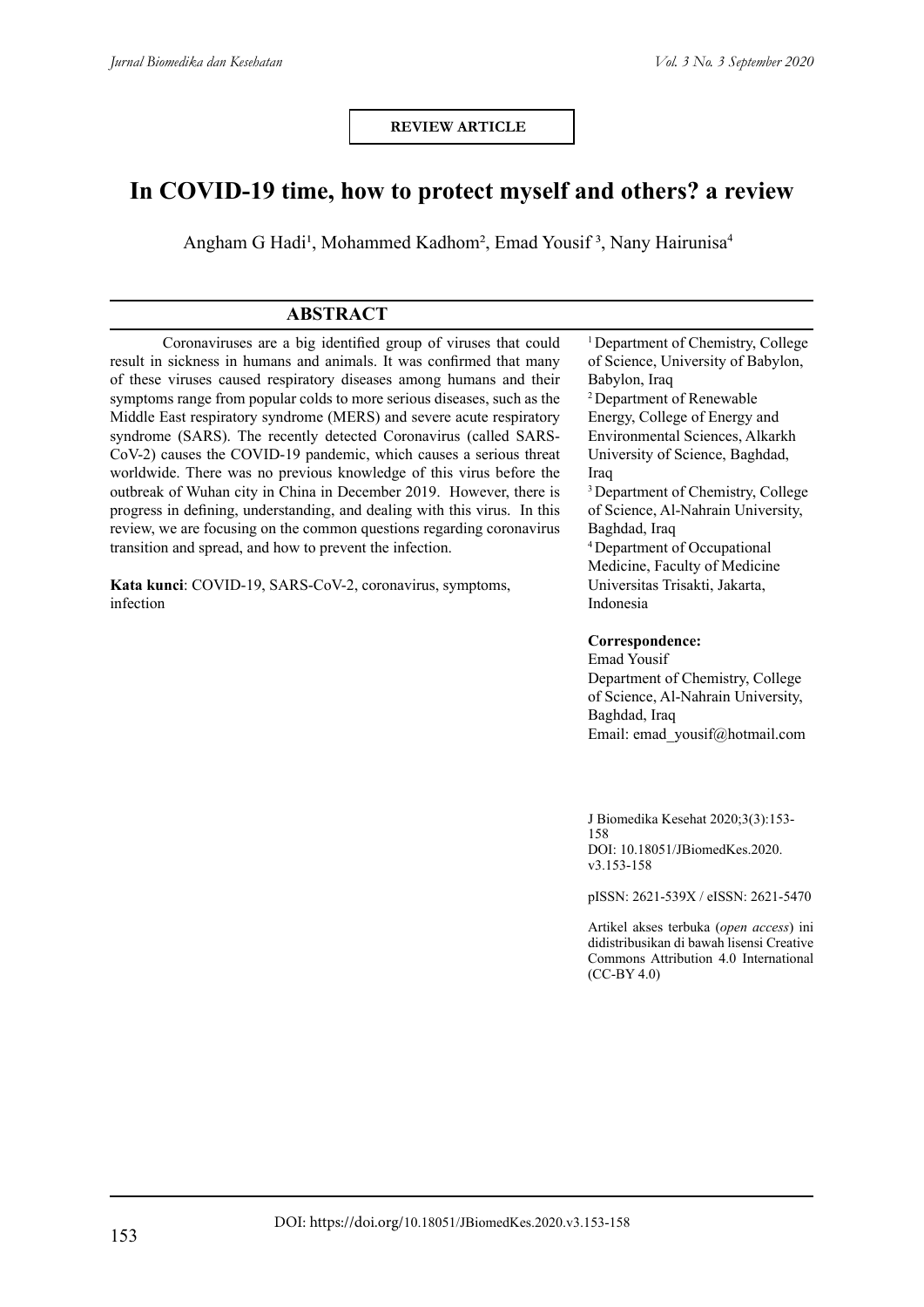#### **ABSTRAK**

#### **Di masa COVID-19, bagaimana cara melindungi diri sendiri dan orang lain?**

Coronavirus adalah kelompok besar virus yang dapat menyebabkan penyakit pada manusia dan hewan. Telah dipastikan bahwa banyak dari virus ini menyebabkan penyakit pernapasan pada manusia dan gejalanya berkisar dari pilek populer hingga penyakit yang lebih serius, seperti sindrom pernapasan Timur Tengah (MERS) dan sindrom pernapasan akut yang parah (SARS). Virus Corona yang baru terdeteksi (disebut SARS-CoV-2) menyebabkan pandemi COVID-19, menyebabkan ancaman serius di seluruh dunia. Belum ada pengetahuan sebelumnya tentang virus ini sebelum merebak di kota Wuhan (China) pada Desember 2019 lalu. Namun, ada kemajuan dalam pendefinisian, pemahaman, dan penanganan virus ini. Dalam ulasan ini, kami berfokus pada pertanyaan umum mengenai transisi dan penyebaran virus corona, serta cara mencegah infeksi.

**Keywords**: COVID-19, SARS-CoV, coronavirus, gejala, infeksi

#### **INTRODUCTION**

The commonly appeared symptoms of COVID-19 are fatigue, fever, and dry cough. $(1-3)$ Nevertheless, several patients could have aches, pain, sore throat, cold, nasal congestion, and/or diarrhea. The symptoms start mild and then either decrease or increase depending on, basically, the patient's immunity system. It was found that several individuals get infected without presenting any symptoms and feeling ill. Around 4 out of 5 people could recover without the necessity for intensive care. Here, in the regular conditions, approximately 15-20% of people who develop the infection and suffer from hard breath get in serious conditions. The risk is higher with elders and those of chronic health issues, such as diabetes, heart diseases, and high blood pressure.<sup> $(4-8)$ </sup> Around 2% of people who got the infection have died. It is recommended for people with symptoms of fever, coughing, and hard breath to seek medical help.(1)

People could get the COVID-19 infection by contact with other people who are already infected whether the symptoms appear or not. The epidemic could transmit among people via the tiny droplets that scatter from the mouth or nose of the infected person while coughing or sneezing. $(9-13)$ These droplets settle down on the object's surfaces that surround the patient. Thereby, other people could later get COVID-19 once they contact these contaminated objects or surfaces and later touch their eyes, noses, and/or mouths. More commonly, people get infected when they breathe the patient's exhalation and cough droplets. Here, it is important to keep at least one meter (around 3 feet) social distancing from other people, especially the sick persons. Studies carried out up to date indicate that SARS-CoV-2 is primarily transferring once people being in contact with the droplets that came out from an infected person that could spread in

#### the surrounding.<sup>(11-13)</sup>

The major way of spreading COVID-19 is the respiratory droplets that come out once the patient coughs. The danger of this disease is represented by the asymptomatic symptoms, where the infected person transmits the disease without any knowledge. However, the majority of infected people have only mild conditions, especially at the early stages of the disease. Thereby, the disease can transmit by an infected individual who has a moderate cough but has low sickness feeling. The WHO conducts researches in investing the transmission principles and keeps people informed of the latest findings.(14)

#### **How can I protect myself and prevent spreading COVID-19?**

Since this virus is novel and much information about it were missing, keeping up with the latest information is required to understand how to deal with this disease. Information from global websites, as the WHO website, and local websites issued by your country's national and local public health authorities should be dependable. (15-17) Almost all countries have reported cases of COVID-19, and many experienced outbreaks. However, the relevant authorities in China, the origin of this virus, and several countries slowed down the spread of the outbreak or completely stopping it. Since it is difficult to predict the development of the situation, it is recommended to regularly check the latest findings and approaches. (18-20)

Individuals can reduce the risk of developing COVID-19 disease or its spread by practicing the following simple actions, such as cleaning hands regularly by rubbing them with hand sanitizers that contain alcohol or rinse them with soap and water for at least 20 sec. Also, it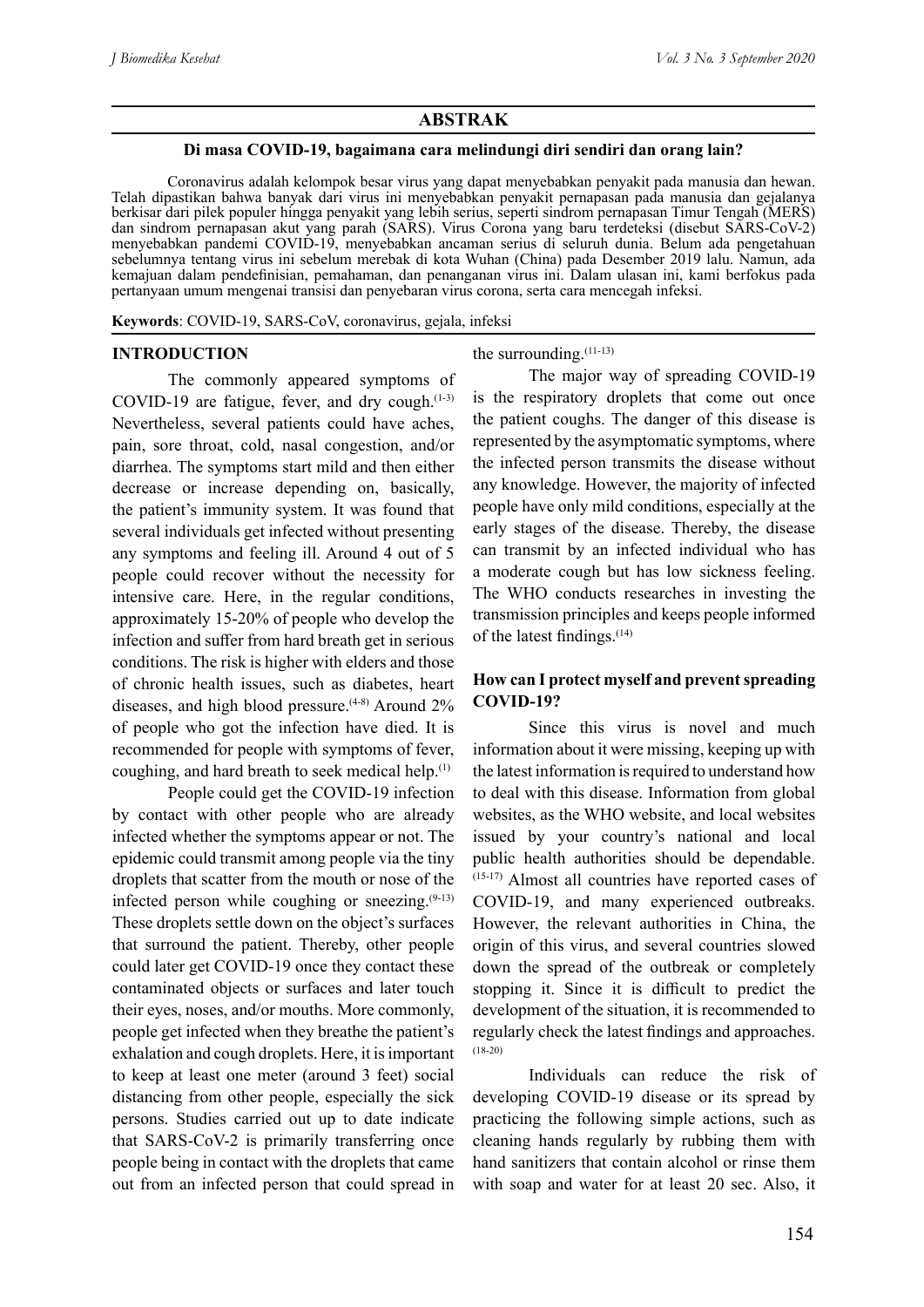is recommended to keep a social distance no less than 3 feet among individuals and farther than individuals who have coughing and/or sneezing. Since the sickness symptoms could take a while to appear or could not appear at all, it is recommended to keep a social distancing on all occasions with all people.(19-20)

Avoiding touching the mouth, nose, and eyes is highlighted. Hands could be in contact with surfaces that could have viruses. Once the hands got the virus, they may transmit it to the mouth, nose, and/or eyes. SARS-CoV-2 could enter the human body through these outlets and make people ill. It is important to ensure that individuals follow good respiratory hygiene practices. For instance, it is needed to cover the nose and mouth with a tissue or bending the elbow while coughing and/or sneezing, and instantly dispose of the used tissue. Because the droplets spread the virus. Practicing good respiratory habits and etiquette could help to protect people from viruses such as cold viruses, influenza, and COVID-19.(21)

Staying home could be the best option if the person feels sick and has a fever, cough, and/ or breathing difficulty. Also, it is recommended to seek medical help and pre-contact the health provider prior to visiting the clinic and pursue the health authorities' instructions. The most updated information about your area's situation are available to national and local authorities. Your primary healthcare provider will guide you quickly to the appropriate health care providers. This could protect individuals and stop spreading the virus and the following consequences. Being aware of the latest updates of the disease and infection places is advised. Follow the health care provider advice, national and local public health authorities, and the career rules on how to protect yourself and others from COVID-19 disease. The national and local authorities are the best placed to advise on what actions people in your area can take to protect themselves. It is recommended to avoid the high infection places, particularly the individual is an elderly person, have diabetes, or heart or respiratory illnesses.<sup>(13,18-21)</sup>

#### **What are the chances for individuals to develop COVID-19 disease?**

The danger is depending on where the individual is at, and more a specific question, is COVID-19 infection spreading there. In general, the risk of developing COVID-19 infection remains low in most places.(22) However, there are some places across the globe (cities or regions) where the pandemic is currently prevailing. The risk of developing COVID-19 infection is higher for people who live in or visit these areas. Governments and health authorities are now taking serious restrictions whenever a new case of COVID-19 is revealed. It is important to react with all restrictions imposed locally on traveling, transportation, big grouping, etc. Cooperation with the health care agencies who are in charge with disease control would reduce its risk and spread.

COVID-19 outbreaks could be contained and the infection could be stopped as demonstrated by China and some other countries. It is unfortunate that new outbreaks can start very quickly, such as what happened in Iraq in Jun 2020. Hence, it is important to know the situation of the places before intending to visit. WHO frequently publishes the latest information on the status of COVID-19 infection.(23)

# **Should I be concerned about COVID-19 disease?**

The disease caused bySARS-CoV-2 infection is generally mild, particularly in children, teens, and young. However, this virus could result in a serious illness, as about 1 in 5 people with this disease need hospital care as the age of the patient is higher. Therefore, it is rational for people to be concerned about how this disease affects their lives.<sup>(13-15)</sup> We can properly change our concerns to actions in order to protect ourselves, families, and local communities. One of the best protection actions is regular and extensive hand-washing. Second, meeting and consulting with the local health authorities are important to understand the situation. Third, having good respiratory practices, consuming healthy food, conducting sports, and avoiding smoking are valuable to the immunity system. Finally, keeping a social distancing, including restrictions that may be imposed on travel, movement, and gatherings, could be the main solution for this pandemic.(24)

# **Can antibiotics prevent or treat COVID-19?**

The short answer is no; antibiotics can't treat viruses but bacterial infections. Because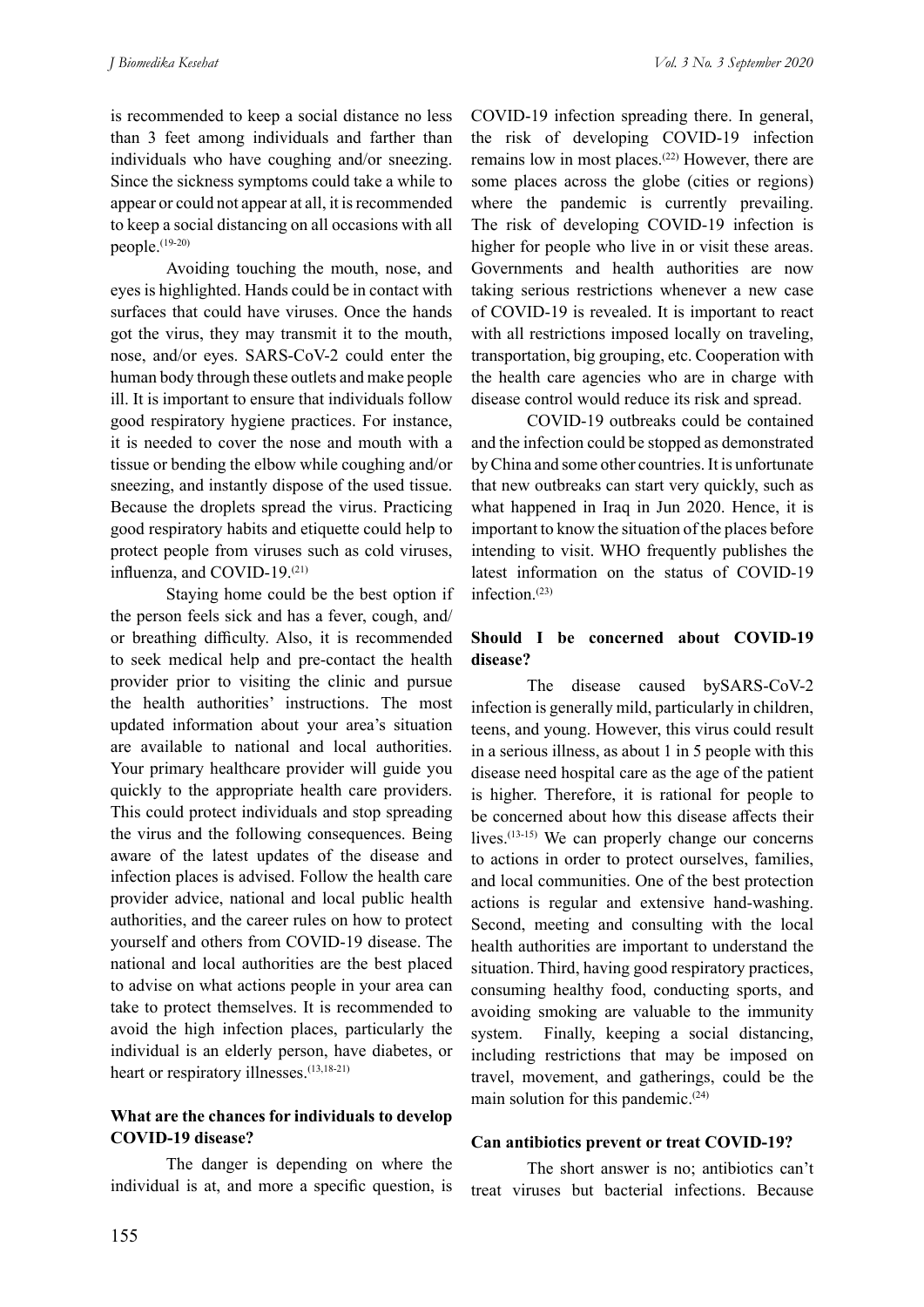COVID-19 has resulted from the SARS-CoV-2 virus, antibiotics have no impact on it. Antibiotics are only used if the physician prescribes them and with his/her instructions, commonly prescribed for bacterial infections. However, secondary bacterial infection in COVI-19 patients could be treated by antibiotics.(25-27)

# **Is there any medication or vaccine for COVID-19?**

While some western, traditional, or home medicines could mitigate some of COVID-19'ssymptoms, no confirmed medication or vaccine, yet, was assigned to prevent or treat this disease. However, infected people need to be treated to decrease the symptoms, where those with severe sickness need to be hospitalized; fortunately, the majority of patients heal after supportive treatment. WHO does not recommend self-medication, whatever the used medication is, to prevent or treat COVID-19. Nevertheless, there are underway clinical trials that mix western and eastern medicines; global authorities are taking the responsibility to post updated information in this regard. Some potential vaccines and drugs are being investigated to treat this disease. $(28)$ They are being tested through clinical trials. WHO coordinates efforts to develop vaccines and medicines to prevent and treat COVID-19.

# **Is COVID-19 virus the same as SARS's one?**

The COVID-19 virus (SARS-CoV-2) is not the same as the first SARS virus. However, there is a genetic similarity between the SARS-CoV-2 virus (that causes Covid-19) and the first SARS virus, but they are different. SARS is more deadly than COVID-19, but it is much less infectious. No place in the world faced a SARS outbreak since 2003.(29-31)

# **Is face mask required to protect myself?**

At the beginning of the disease, it was recommended to not wear masks unless the individual has obvious symptoms of COVID-19 (especially coughing) or those who take care of the infected people. $(32-34)$  This came from that an individual can use the single-use mask only once, so if he/she is not sick or not dealing with a sick person, it will be an unnecessarily waste of masks.

However, due to the spread of the disease, it is possible that wearing masks became mandatory for all people to stop this scary increase in infection numbers. Known the lack of masks supplies globally, the WHO is urging people to be wise to use them, the organization recommends a rational use of masks.<sup>(13,23)</sup>

# **How to use, remove, and dispose a mask?**

Before using the mask, the hands should be clean by rubbing them by an alcoholic cleanser and hand sanitizer, or rinsing them with soap and water. Check the mask if it is deformation, torn, or have holes and identify the top side of the mask (the location of the metal strip (nose bridge)), where the colored side of the mask should be outside. Put the mask on the face, and press on the nose bridge to have the nose's form; drag the mask down until fully cover the mouth, reaching to the chin. After using the mask, remove it by taking off the bands backward the ears holding the mask as far as possible away from the face and clothes to avoid touching the possibly contaminated mask areas. Throw the used mask away in a closed waste bin right after the use. Finally, clean hands after handling the mask by an alcoholic antiseptic or with soap and water.<sup>(23,35)</sup>

# **Could animals transfer the Covid-19 infection to humans?**

Coronaviruses are an identified group that is commonly recognized in animals, particularly in bats. However, humans are seldom got infected with this type of viruses; but once this happens, they transmit it to other people. For instance, SARS was associated with civet cats and MERS was with camels. Here, the possible animal origin of COVID-19 is still undefined yet. In order to obtain maximum protection, for example, when visiting live animal markets, it is recommended to avert direct contact with animals and surfaces. Also, it is needed to pursue healthy food habits not only during pandemic times especially when dealing with raw meat, animal organs, and milk, and avoid eating raw or undercooked animal products. This could help to prevent uncooked food contamination.(36)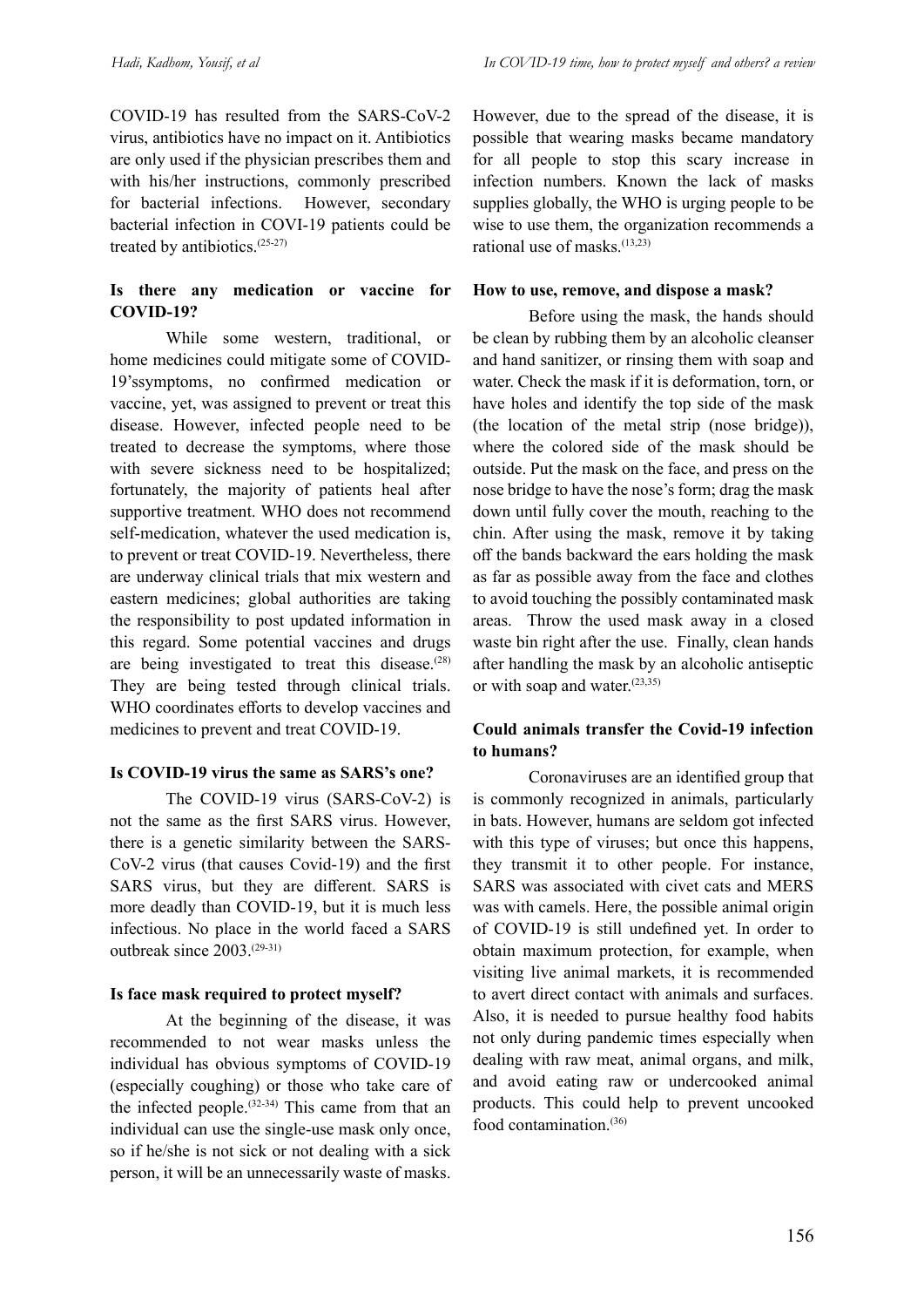#### **How long could SARS-CoV-2 stay alive on surfaces?**

The duration in which the virus can stay alive on surfaces is still unidentified, though, it looks like to be similar to other coronaviruses. Researches indicated that coronaviruses, such as SARS-CoV-2, could survive on surfaces from hours up to a few days<sup> $(37-39)$ </sup>; this could differ based on many conditions (such as surface type, surface raw material, ambient temperature and humidity, etc.). If a surface is doubtful to be contaminated, it is recommended to clean it first with the common disinfectant to terminate the virus. Then, cleaning hands by alcoholic cleaners or washing them with soap and water. At that time, avert touching nose, mouth, and eyes.<sup>(37)</sup>

#### **CONCLUSION**

The virus that causes COVID-19 disease (SARS-CoV-2) is mainly transmitted by droplets emitted by the infected person when sneezes, coughs, and speaks. The weight of these droplets is too heavy for them to remain suspended in air; they soon settle down on the ground or surfaces. The virus infection can be transmitted by inhalation if the individual is being within one meter of an infected person. The other way of infection is touching a contaminated surface and then touching eyes, nose, and mouth. It is recommended to keep a social distance among people, wearing masks, avoiding being in touch with the infected people, and never go out unless there is a necessity to do so.

#### **REFERENCES**

- Jiang F, Deng L, Zhang L, et al. Review of the clinical characteristics of coronavirus disease 2019 (COVID-19). *Journal of general internal medicine*. 2020; 35(5):1545-1549. doi: 10.1007/ s11606-020-057621-5
- 2. Ainane T. Moroccan traditional treatment for fever and influenza, similar to symptoms of coronavirus COVID-19 disease: Mini Review. *Journal of Analytical Sciences and Applied Biotechnology*. 2020;*2*(1):1-3. doi: 10.5281/zenodo.3908513
- 3. Lima CMAO. Information about the new coronavirus disease (COVID-19). Radiol Bras. 2020 Mar-Apr;53(2):V-VI. doi: 10.1590/0100- 3984.2020.53.2e1
- 4. Hajar R. Risk Factors for Coronary Artery<br>Disease: Historical Perspectives. Heart Disease: Historical Perspectives. Heart<br>Views. 2017;18(3):109-114. doi: 10.4103/  $2017;18(3):109-114.$  doi: HEARTVIEWS.HEARTVIEWS\_106\_17
- 5. Xu L, Yaqian M, Chen G. Risk factors for severe

corona virus disease 2019 (COVID-19) patients: a systematic review and meta analysis. *medRxiv*. 2020. doi: 10.1101/2020.03.30.20047415

- 6. European Centre for Disease Prevention and Control. Rapid Risk Assessment Coronavirus disease 2019 (COVID-19) in the EU/EEA and the UK–ninth update [Internet]. Stockholm: 2020; European Centre for Disease Prevention and Control. Available from: https://www.ecdc.europa. eu/en/publications-data/rapid-risk-assessmentcoronavirus-disease-2019-covid-19-pandemicninth-update
- 7. Covid C, Team R. Severe outcomes among patients with coronavirus disease 2019 (COVID-19)-United States, February 12–March 16, 2020. *MMWR Morb Mortal Wkly Rep.* 2020; *69*(12), 343-346. doi: 10.15585/mmwr.mm6912e2.
- 8. Ryan D, Ravussin E, Heymsfield S. COVID 19 and the patient with obesity–the editors speak out. *Obesity (Silver Spring, Md.)*. 2020;28(5):847-847. doi: 10.1002/oby.22808
- 9. Wimalawansa S. Global Epidemic of Coronavirus—Covid-19: What Can We Do to Minimize Risks [Internet]. *European Journal of Biomedical and Pharmaceutical Sciences*. 2020;*7*(3):432-438. Available from: https://www. ejbps.com/ejbps/abstract\_id/6656
- 10. Chavez S, Long B, Koyfman A, et al. Coronavirus Disease (COVID-19): A primer for emergency physicians. Am J Emerg Med. 2020 Mar  $24:50735-6757(20)30178-9.$  doi: 10.1016/j. ajem.2020.03.036
- 11. Helmy YA, Fawzy M, Elaswad A, et al. The Pandemic: A Comprehensive Review of Taxonomy, Genetics, Epidemiology, Diagnosis, Treatment, and Control. J Clin Med. 2020;9(4):1225. doi: 10.3390/jcm9041225
- 12. Dhand R, Li J. Coughs and Sneezes: Their Role in Transmission of Respiratory Viral Infections, Including SARS-CoV-2. Am J Respir Crit Care Med. 2020;202(5):651-659. doi: 10.1164/ rccm.202004-1263PP
- 13. Hadi A, Kadhom M, Hairunisa N, et al. A Review on COVID-19: Origin, Spread, Symptoms, Treatment, and Prevention. Biointerface Research in Applied Chemistry. 2020;10(6):7234-42. doi: 10.33263/BRIAC106.72347242
- 14. Unal M, Irez T. COVID 19 Disease Caused by Coronavirus 2 (SARS-CoV-2)(Severe Acute Respiratory Syndrome). *Asian Journal of Medicine and Health.* 2020;18(4):1-11<sup>1</sup> doi: 10.9734/ ajmah/2020/v18i430194
- 15. Al-mashhadani M, Alsayed R, Hussain Z, et al. An Overview of Possible Therapeutic Approaches Against Novel Coronavirus Disease 2019 Pandemic. Al-Nahrain Journal of Science. 2020; Special Issue: COVID-19, 6-11<sup>1</sup> doi: 10.22401/ ANJS.00.3.02
- 16. Semple S, Cherrie J. COVID-19: protecting worker health. *Annals of work exposures and health*. 2020: 64(5): 461–464. doi: 10.1093/annweh/wxaa033
- 17. Huh, S. How to train the health personnel for protecting themselves from novel coronavirus (COVID-19) infection during their patient or suspected case care. *Journal of educational evaluation for health professions*. 2020;*17*:10. doi: